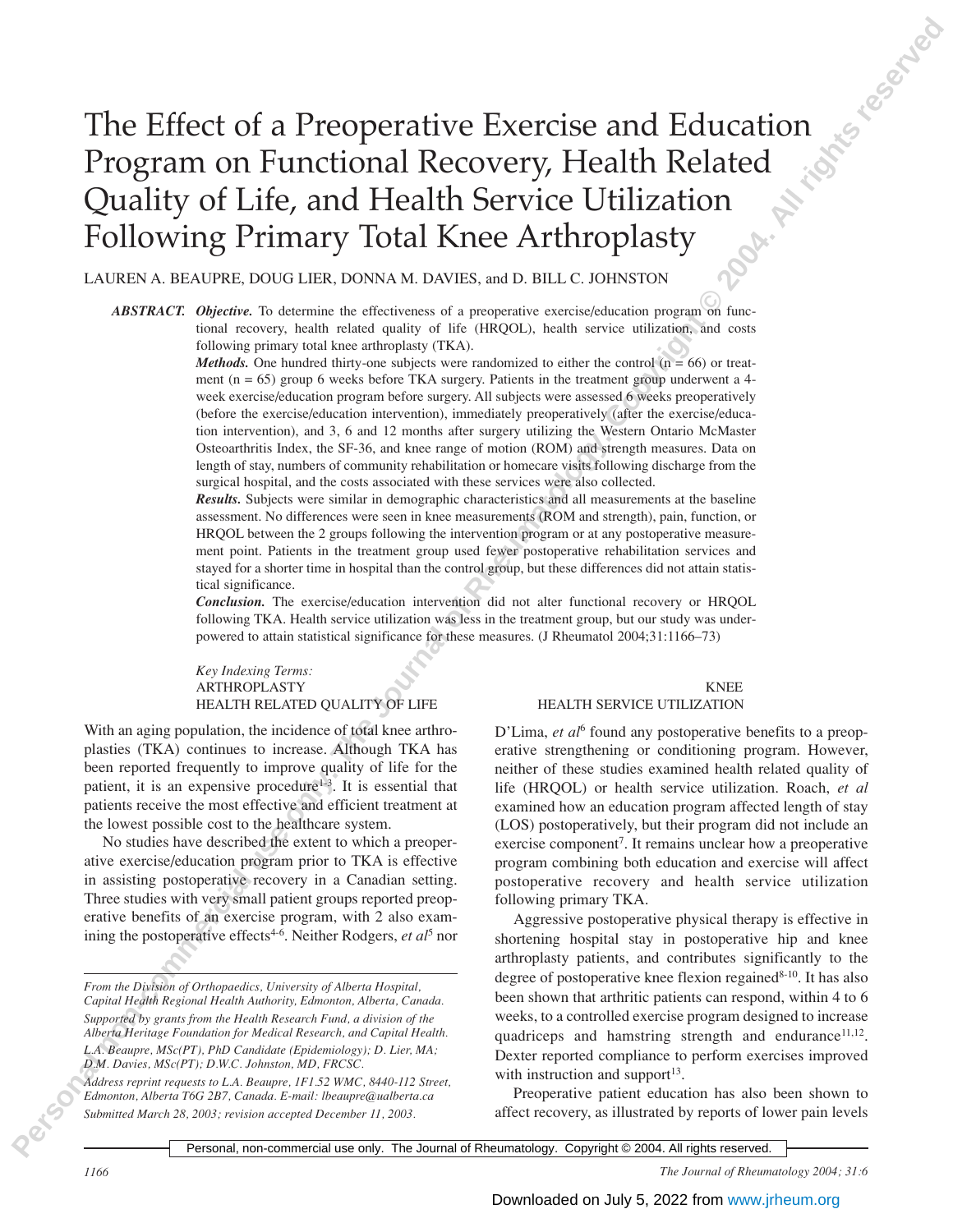and shorter LOS, when patients are given appropriate information and instruction preoperatively $14,15$ . Still, it has been suggested that patients perceive they are given inadequate information preoperatively regarding either the procedure or the postoperative recovery period<sup>16</sup>. A preoperative program that spans 4 to 6 weeks allows patients sufficient time to assimilate information and to have their concerns answered regarding the upcoming surgery.

**Personal non-computer interaction in the Commercial Use of Commercial Use of Commercial Use of Commercial Use of Commercial Use of Commercial Use of Commercial Use of Commercial Use of Commercial Use of Commercial Use of** The proposed preoperative exercise/education treatment intervention was expected to have a short-term (within one year) influence on the quality of life of the treatment subjects. A faster return to adequate knee strength and range of motion (ROM) and reduced pain was anticipated to lead to a shorter rehabilitation period and a more rapid return to independence in activities of daily living (ADL) in the treatment group. As a result, the healthcare costs in all stages of postoperative care after discharge from the surgical hospital were anticipated to decline for those patients receiving the intervention, offsetting the additional expense of the preoperative intervention. We investigated whether receiving a preoperative exercise/education program prior to TKA surgery would result in (1) improved pre/postoperative knee ROM and strength; (2) reduced pain and increased HRQOL as measured by the Western Ontario McMaster Osteoarthritis Index (WOMAC) and the Medical Outcome Study Short Form-36 (SF-36); (3) reduced health service utilization (including LOS); and (4) reduced healthcare costs postoperatively compared to current clinical practice.

### **MATERIALS AND METHODS**

This study was a randomized clinical trial with blinded assessment of outcomes by a physical therapist not involved with the intervention. Patients were randomized, in blocks of 20 patients, to one of 2 groups, treatment or control, following the enrolment visit. Randomization was performed using consecutively numbered opaque envelopes.

*Patient selection.* Subjects were recruited from the current waiting list of subjects awaiting TKA. Seven orthopedic surgeons practising at the University of Alberta Hospitals participated in this study. Subjects who met all the following criteria were accepted into the study: (1) had a diagnosis of noninflammatory arthritis, (2) were booked for a primary TKA, (3) were between 40 and 75 years of age, (4) were willing to undertake the intervention and attend followup visits, and (5) were able to understand and comprehend verbal and written English or have a translator.

*Intervention*. The education program consisted of instruction regarding (1) crutch walking on level ground and on stairs, (2) bed mobility and transfers, and (3) the postoperative ROM routine. The exercise program was designed to improve knee mobility and strength using simple exercises similar to those utilized in the postsurgical exercise routine. These consisted of simple strengthening exercises with progressive resistance added to patient tolerance (Appendix). A warmup and cool-down was also included to prevent injury and minimize swelling and therefore pain postexercise. The subjects were asked to attend the treatment program 3 times per week for 4 weeks for a total of 12 treatment sessions.

Through liaison with the surgery booking clerk at the hospital, the research coordinator determined appropriate subjects' date of surgery. The subjects were then contacted and an appointment was scheduled for their initial assessment 6 weeks before surgery.

At the initial assessment, all subjects were assessed for pain, function, knee ROM, and strength using validated measures. After the initial appoint-

ment, subjects were randomized to either the treatment or control group. The control group continued with their regular activities until surgery. These subjects were not required to record their exercise level, nor were they forbidden to seek out treatment. This group was meant to reflect "usual care" and they were allowed to determine for themselves their preoperative exercise level. The treatment group was set up with appointments to attend an intervention program at a community physical therapy clinic convenient for them. Each clinic that agreed to participate in the study was provided with written instructions regarding the standardized exercise/education program as well as a logbook for each patient. The logbook was used for charting attendance and progression of resistance and repetitions of the exercises. The completed logbooks were returned to the investigators at the end of the 12 treatment sessions.

After completion of the 4-week treatment program, the subjects attended the Pre-Admission Clinic (PAC), where they underwent an assessment identical to the baseline assessment. The control group was also reassessed at PAC to determine if any changes had occurred in this group since the initial assessment.

After their surgery, all subjects followed the standard postoperative mobilization routine of the care-map implemented at this hospital. Data were extracted from the chart regarding surgical characteristics, postoperative complications, length of surgical hospital stay, and place of discharge.

Subjects were reassessed at 3, 6, and 12 months postsurgery by a physical therapist blinded to group allocation. Patients were also asked to report any complications requiring medical intervention since the previous assessment.

*Outcome measures.* Each assessment included administration of the WOMAC Index and the SF-36, and measurement of knee ROM and strength. In addition, health service utilization data were collected at the completion of the trial.

The WOMAC was used to obtain pain, stiffness, and function measures. The WOMAC is a disease-specific health questionnaire that takes 5 to 10 minutes to complete. A 5-point Likert scale was used for measuring patient responses, with scores derived by summing the items under each of the 3 divisions. Each subscale score was transformed to a range from zero to 100 points, a score of 100 indicating no pain or dysfunction, in the method described by Bombardier, *et al*17. The reliability, internal consistency, and validity have been tested in several clinical  $trials<sup>18-21</sup>$ .

Active knee ROM was assessed with a goniometer with the patient in supine position. Enwemeka<sup>22</sup> and Gogia, et al<sup>23</sup> have described reliability and validity of goniometric measurement of the knee.

Quadriceps and hamstring strength were assessed using a held-held dynamometer. This device measures muscle strength in pounds of force generated. Hayes and Falconer have shown the reliability of this instrument<sup>24</sup>. Patients performed 3 maximal isometric contractions of each muscle group, with the average of these measurements used in the analysis. Quadriceps strength was measured in sitting position while hamstring strength was measured in prone, so that both assessments were against gravity. Positioning of the patient was according to that recommended by Daniels and Worthingham<sup>25</sup>.

The SF-36 was used to determine overall health status. The SF-36 is a 36-item general health questionnaire that takes 10 to 15 minutes to complete. Eight dimensions are measured: emotional role function, physical role function, physical function, mental health, general health perceptions, social functioning, vitality, and bodily pain. In addition, summary scores for physical health (physical component scores, PCS) and mental health (mental component scores, MCS) are also calculated. Its validity and reliability have been extensively tested in several patient populations including joint arthroplasty populations $26-30$ .

Health service utilization data were obtained from regional health authorities' administrative databases, relating to service utilization during a one-year study period immediately following surgery. Institutional, outpatient therapy and homecare services relating directly to the intervention under study were included in the analysis. Institutional services were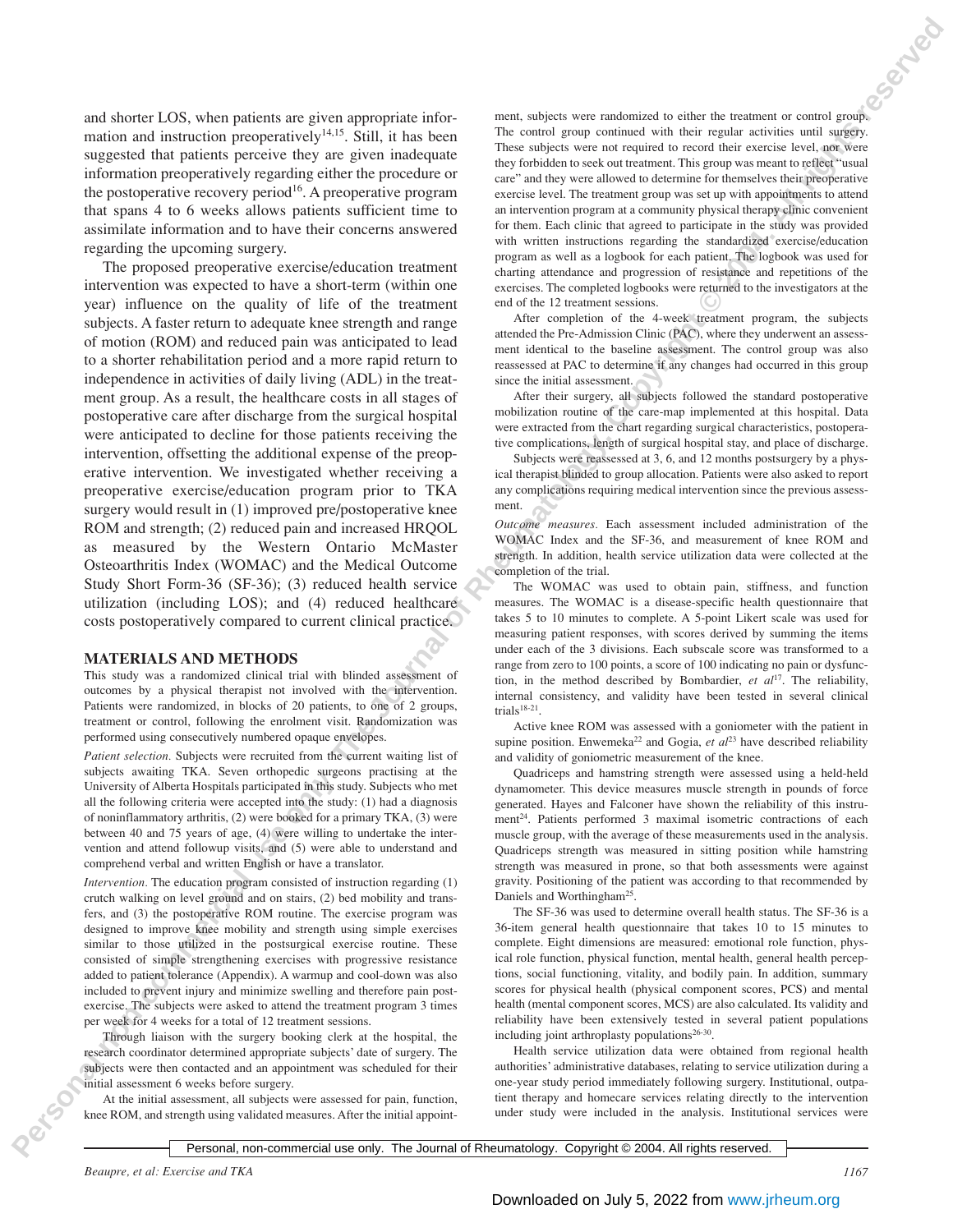|  |  |  |                                                                        |  | between groups and over time. All statistical analyses were performed                  |
|--|--|--|------------------------------------------------------------------------|--|----------------------------------------------------------------------------------------|
|  |  |  |                                                                        |  | utilizing 2-tailed tests and a significance level of $\alpha = 0.05$ . The Statistical |
|  |  |  | Package for the Social Sciences, version 10.07, was used for analyses. |  |                                                                                        |

### **RESULTS**

| related to transfers to a rehabilitation subacute care program within a<br>between groups and over time. All statistical analyses were performed<br>continuing care facility, a rehabilitation hospital, or rural acute care hospi-<br>utilizing 2-tailed tests and a significance level of $\alpha = 0.05$ . The Statistical<br>tals. In addition, readmissions to acute care hospitals during the study<br>Package for the Social Sciences, version 10.07, was used for analyses.<br>period that were related to the TKA surgery were included. Physical and<br>Sample size. Data from a previous study using similar candidates indicated<br>occupational therapy services pertaining to direct care or case management,<br>that the functional evaluation of the WOMAC Index in this population had<br>in both homecare and outpatient therapy programs, were included. Personal<br>a standard deviation of approximately 18 points <sup>32</sup> . To detect a difference of<br>and home support services, provided by the homecare program, were also<br>10 points in the functional evaluation of the WOMAC between groups, a<br>recorded.<br>sample size of $130$ (65/group) subjects was required (power = 0.80; 2-tailed<br>Health service costing was undertaken using standard unit-costs to<br>test with $\alpha$ = 0.05). This 10-point difference was chosen a priori as a differ-<br>value all services. Standard unit-costs were used to avoid the confounding<br>ence that could be clinically detectable by either patients or clinicians,<br>effects of cost variation among programs and institutions. As Capital<br>considered a small effect size <sup>33-35</sup> .<br>Health provided most services received by study patients, the standard unit-<br>costs were based on Capital Health program costs. Unit-costs were<br><b>RESULTS</b><br>expressed in 1997/98 Canadian dollars, and consequently adjustment for<br>One hundred thirty-one subjects were enrolled and under-<br>price changes over the study period was not necessary. Because the study<br>went the initial assessment, 66 control and 65 treatment.<br>period for all patients was only one year, discounting was not required to<br>Subjects were similar in both groups in demographic char-<br>convert costs to present value.<br>The units of measurement of services and corresponding standard unit-<br>acteristics (Table 1) as well as baseline measurements of all<br>costs varied across programs. Homecare services were measured in terms<br>outcome measures (Table 2). Of the 7 surgeons contributing<br>of hours of provider care, whereas outpatient therapy services were<br>patients to the study, 4 were high-volume arthroplasty<br>measured by visits to the program, and institutional care was measured in<br>surgeons (defined as $> 50$ TKA/year) and 3 were low-<br>terms of days of stay. The per-diem cost of the rehabilitation subacute<br>volume surgeons. Patients from high and low-volume<br>program was used as the standard for all institutional transfer cases, as<br>surgeons were evenly distributed between the 2 groups<br>nearly all of these admissions were for followup rehabilitation services.<br>However, because all readmission cases were to acute care hospitals, the<br>(Table 2) as were different implant types, fixation methods,<br>average per-diem cost of Capital Health acute care hospitals was used to<br>and patellar resurfacing, removing any confounding effects<br>value readmission cases.<br>of these variables.<br>As there were no differences in clinical outcomes between the 2 study<br>Sixteen patients (6 control and 10 treatment) cancelled<br>groups, a cost-minimization analysis to determine the most economic inter-<br>their surgeries. Cancellations occurred either as a result of<br>vention was performed <sup>31</sup> . The health service costs were based on the<br>services described above and excluded the cost of the initial surgical stay,<br>concomitant medical conditions that precluded the subject<br>which was similar for both study groups. The cost of the preoperative exer-<br>undergoing surgery within the defined time period or<br>cise and education program provided to the treatment group was included.<br>because the patients changed their minds. Reasons for<br>Analysis. All analyses were performed on an "intent to treat" basis.<br>cancelling surgery did not differ between groups ( $p = 1.00$ ).<br>Descriptive statistics (means, quartiles, standard deviations, ranges, and<br>Further, these subjects were not different from subjects who<br>proportions) were generated for all variables included in the study.<br>underwent surgery in age, sex, diagnosis, number of comor-<br>Standard bivariate tests (T tests and chi-square) were used to evaluate any<br>bidities, or group allocation ( $p > 0.05$ ). As no surgery<br>potential systematic differences at baseline. Paired T tests were used to<br>measure changes within groups between the initial and preoperative assess-<br>occurred, this group of patients was not followed beyond the<br>ments following the intervention to determine the effect of the intervention<br>initial assessment.<br>on the measured outcomes prior to the TKA. Changes that occurred in<br>Losses to followup. In addition to the 16 patients who<br>continuous data over the entire study period were analyzed using a 2-way<br>cancelled surgery, 2 subjects from the treatment group died<br>repeated measures analysis of variance (ANOVA) to measure differences<br>Table 1. Demographic and surgical characteristics.<br>Group<br>Treatment, $n = 65$<br>Control, $n = 66$<br>p<br>Demographics, mean (SD)<br>$0.69*$<br>Age, yrs<br>67(7)<br>67(6)<br>Body mass index<br>32(6)<br>31(5)<br>$0.40*$<br>Female, $n$ $(\%)$<br>$0.29^{\dagger}$<br>39 (60)<br>33(50)<br>Diagnosis of osteoarthritis, $n$ (%)<br>63 (96)<br>64 (97)<br>$0.51^{\dagger}$<br><b>ISORATION DOM</b><br>No comorbid condition, $n$ (%)<br>28 (70)<br>22(55)<br>$0.36^{\dagger}$<br>$> 1$ joint with osteoarthritis, n $(\%)$<br>$0.73^{\dagger}$<br>33 (51)<br>38 (58)<br>Surgical variables, n (%)<br>No. undergoing surgery<br>$0.30^{\dagger}$<br>55 (85)<br>60(91)<br>$0.82^{\dagger}$<br>High volume surgeon $(> 50$ TKA/yr)<br>43 (78)<br>48 (80)<br>$0.57^{\dagger}$<br>Posterior cruciate retaining prosthesis<br>47 (86)<br>51 (85)<br>Patella resurfaced<br>28(51)<br>32(53)<br>$0.85^{\dagger}$<br>$0.21^{\dagger}$<br>Cemented components<br>32(58)<br>31(53)<br>* Independent T test. † Chi-square analysis. |  |  |
|----------------------------------------------------------------------------------------------------------------------------------------------------------------------------------------------------------------------------------------------------------------------------------------------------------------------------------------------------------------------------------------------------------------------------------------------------------------------------------------------------------------------------------------------------------------------------------------------------------------------------------------------------------------------------------------------------------------------------------------------------------------------------------------------------------------------------------------------------------------------------------------------------------------------------------------------------------------------------------------------------------------------------------------------------------------------------------------------------------------------------------------------------------------------------------------------------------------------------------------------------------------------------------------------------------------------------------------------------------------------------------------------------------------------------------------------------------------------------------------------------------------------------------------------------------------------------------------------------------------------------------------------------------------------------------------------------------------------------------------------------------------------------------------------------------------------------------------------------------------------------------------------------------------------------------------------------------------------------------------------------------------------------------------------------------------------------------------------------------------------------------------------------------------------------------------------------------------------------------------------------------------------------------------------------------------------------------------------------------------------------------------------------------------------------------------------------------------------------------------------------------------------------------------------------------------------------------------------------------------------------------------------------------------------------------------------------------------------------------------------------------------------------------------------------------------------------------------------------------------------------------------------------------------------------------------------------------------------------------------------------------------------------------------------------------------------------------------------------------------------------------------------------------------------------------------------------------------------------------------------------------------------------------------------------------------------------------------------------------------------------------------------------------------------------------------------------------------------------------------------------------------------------------------------------------------------------------------------------------------------------------------------------------------------------------------------------------------------------------------------------------------------------------------------------------------------------------------------------------------------------------------------------------------------------------------------------------------------------------------------------------------------------------------------------------------------------------------------------------------------------------------------------------------------------------------------------------------------------------------------------------------------------------------------------------------------------------------------------------------------------------------------------------------------------------------------------------------------------------------------------------------------------------------------------------------------------------------------------------------------------------------------------------------------------------------------------------------------------------------------------------------------------------------------------------------------------------------------------------------------------------------------------------------------------------------------------------------------------------------------------------------------------------------------------------------------------------------------------------------------------------------------------------------------------------------------------------------------------------------------------------------------------------------------------------------------------------------------------------------------------------------------------------------------------------------------------------------------------------------------------------------------------------------------------------------------------------------------------------------------------------------------------------------------------------------------------------------------------------------------------------------------------------------------------------------------------------------------------------------------------------------------------------------------------------------------------------------------------------------------------------------------------------------------------------------------------------------------------------------------------------------------------------------------------------------------------------------------------------------------------------------------------------------------------------------------------------------------------------------------------------------------------------------------------------------------------------------------------------------------------------------------------------------------------------------------------------------------------------------------------------------------------------------------------------------------|--|--|
|                                                                                                                                                                                                                                                                                                                                                                                                                                                                                                                                                                                                                                                                                                                                                                                                                                                                                                                                                                                                                                                                                                                                                                                                                                                                                                                                                                                                                                                                                                                                                                                                                                                                                                                                                                                                                                                                                                                                                                                                                                                                                                                                                                                                                                                                                                                                                                                                                                                                                                                                                                                                                                                                                                                                                                                                                                                                                                                                                                                                                                                                                                                                                                                                                                                                                                                                                                                                                                                                                                                                                                                                                                                                                                                                                                                                                                                                                                                                                                                                                                                                                                                                                                                                                                                                                                                                                                                                                                                                                                                                                                                                                                                                                                                                                                                                                                                                                                                                                                                                                                                                                                                                                                                                                                                                                                                                                                                                                                                                                                                                                                                                                                                                                                                                                                                                                                                                                                                                                                                                                                                                                                                                                                                                                                                                                                                                                                                                                                                                                                                                                                                                                                                                                              |  |  |
|                                                                                                                                                                                                                                                                                                                                                                                                                                                                                                                                                                                                                                                                                                                                                                                                                                                                                                                                                                                                                                                                                                                                                                                                                                                                                                                                                                                                                                                                                                                                                                                                                                                                                                                                                                                                                                                                                                                                                                                                                                                                                                                                                                                                                                                                                                                                                                                                                                                                                                                                                                                                                                                                                                                                                                                                                                                                                                                                                                                                                                                                                                                                                                                                                                                                                                                                                                                                                                                                                                                                                                                                                                                                                                                                                                                                                                                                                                                                                                                                                                                                                                                                                                                                                                                                                                                                                                                                                                                                                                                                                                                                                                                                                                                                                                                                                                                                                                                                                                                                                                                                                                                                                                                                                                                                                                                                                                                                                                                                                                                                                                                                                                                                                                                                                                                                                                                                                                                                                                                                                                                                                                                                                                                                                                                                                                                                                                                                                                                                                                                                                                                                                                                                                              |  |  |
|                                                                                                                                                                                                                                                                                                                                                                                                                                                                                                                                                                                                                                                                                                                                                                                                                                                                                                                                                                                                                                                                                                                                                                                                                                                                                                                                                                                                                                                                                                                                                                                                                                                                                                                                                                                                                                                                                                                                                                                                                                                                                                                                                                                                                                                                                                                                                                                                                                                                                                                                                                                                                                                                                                                                                                                                                                                                                                                                                                                                                                                                                                                                                                                                                                                                                                                                                                                                                                                                                                                                                                                                                                                                                                                                                                                                                                                                                                                                                                                                                                                                                                                                                                                                                                                                                                                                                                                                                                                                                                                                                                                                                                                                                                                                                                                                                                                                                                                                                                                                                                                                                                                                                                                                                                                                                                                                                                                                                                                                                                                                                                                                                                                                                                                                                                                                                                                                                                                                                                                                                                                                                                                                                                                                                                                                                                                                                                                                                                                                                                                                                                                                                                                                                              |  |  |
|                                                                                                                                                                                                                                                                                                                                                                                                                                                                                                                                                                                                                                                                                                                                                                                                                                                                                                                                                                                                                                                                                                                                                                                                                                                                                                                                                                                                                                                                                                                                                                                                                                                                                                                                                                                                                                                                                                                                                                                                                                                                                                                                                                                                                                                                                                                                                                                                                                                                                                                                                                                                                                                                                                                                                                                                                                                                                                                                                                                                                                                                                                                                                                                                                                                                                                                                                                                                                                                                                                                                                                                                                                                                                                                                                                                                                                                                                                                                                                                                                                                                                                                                                                                                                                                                                                                                                                                                                                                                                                                                                                                                                                                                                                                                                                                                                                                                                                                                                                                                                                                                                                                                                                                                                                                                                                                                                                                                                                                                                                                                                                                                                                                                                                                                                                                                                                                                                                                                                                                                                                                                                                                                                                                                                                                                                                                                                                                                                                                                                                                                                                                                                                                                                              |  |  |
|                                                                                                                                                                                                                                                                                                                                                                                                                                                                                                                                                                                                                                                                                                                                                                                                                                                                                                                                                                                                                                                                                                                                                                                                                                                                                                                                                                                                                                                                                                                                                                                                                                                                                                                                                                                                                                                                                                                                                                                                                                                                                                                                                                                                                                                                                                                                                                                                                                                                                                                                                                                                                                                                                                                                                                                                                                                                                                                                                                                                                                                                                                                                                                                                                                                                                                                                                                                                                                                                                                                                                                                                                                                                                                                                                                                                                                                                                                                                                                                                                                                                                                                                                                                                                                                                                                                                                                                                                                                                                                                                                                                                                                                                                                                                                                                                                                                                                                                                                                                                                                                                                                                                                                                                                                                                                                                                                                                                                                                                                                                                                                                                                                                                                                                                                                                                                                                                                                                                                                                                                                                                                                                                                                                                                                                                                                                                                                                                                                                                                                                                                                                                                                                                                              |  |  |
|                                                                                                                                                                                                                                                                                                                                                                                                                                                                                                                                                                                                                                                                                                                                                                                                                                                                                                                                                                                                                                                                                                                                                                                                                                                                                                                                                                                                                                                                                                                                                                                                                                                                                                                                                                                                                                                                                                                                                                                                                                                                                                                                                                                                                                                                                                                                                                                                                                                                                                                                                                                                                                                                                                                                                                                                                                                                                                                                                                                                                                                                                                                                                                                                                                                                                                                                                                                                                                                                                                                                                                                                                                                                                                                                                                                                                                                                                                                                                                                                                                                                                                                                                                                                                                                                                                                                                                                                                                                                                                                                                                                                                                                                                                                                                                                                                                                                                                                                                                                                                                                                                                                                                                                                                                                                                                                                                                                                                                                                                                                                                                                                                                                                                                                                                                                                                                                                                                                                                                                                                                                                                                                                                                                                                                                                                                                                                                                                                                                                                                                                                                                                                                                                                              |  |  |
|                                                                                                                                                                                                                                                                                                                                                                                                                                                                                                                                                                                                                                                                                                                                                                                                                                                                                                                                                                                                                                                                                                                                                                                                                                                                                                                                                                                                                                                                                                                                                                                                                                                                                                                                                                                                                                                                                                                                                                                                                                                                                                                                                                                                                                                                                                                                                                                                                                                                                                                                                                                                                                                                                                                                                                                                                                                                                                                                                                                                                                                                                                                                                                                                                                                                                                                                                                                                                                                                                                                                                                                                                                                                                                                                                                                                                                                                                                                                                                                                                                                                                                                                                                                                                                                                                                                                                                                                                                                                                                                                                                                                                                                                                                                                                                                                                                                                                                                                                                                                                                                                                                                                                                                                                                                                                                                                                                                                                                                                                                                                                                                                                                                                                                                                                                                                                                                                                                                                                                                                                                                                                                                                                                                                                                                                                                                                                                                                                                                                                                                                                                                                                                                                                              |  |  |
|                                                                                                                                                                                                                                                                                                                                                                                                                                                                                                                                                                                                                                                                                                                                                                                                                                                                                                                                                                                                                                                                                                                                                                                                                                                                                                                                                                                                                                                                                                                                                                                                                                                                                                                                                                                                                                                                                                                                                                                                                                                                                                                                                                                                                                                                                                                                                                                                                                                                                                                                                                                                                                                                                                                                                                                                                                                                                                                                                                                                                                                                                                                                                                                                                                                                                                                                                                                                                                                                                                                                                                                                                                                                                                                                                                                                                                                                                                                                                                                                                                                                                                                                                                                                                                                                                                                                                                                                                                                                                                                                                                                                                                                                                                                                                                                                                                                                                                                                                                                                                                                                                                                                                                                                                                                                                                                                                                                                                                                                                                                                                                                                                                                                                                                                                                                                                                                                                                                                                                                                                                                                                                                                                                                                                                                                                                                                                                                                                                                                                                                                                                                                                                                                                              |  |  |
|                                                                                                                                                                                                                                                                                                                                                                                                                                                                                                                                                                                                                                                                                                                                                                                                                                                                                                                                                                                                                                                                                                                                                                                                                                                                                                                                                                                                                                                                                                                                                                                                                                                                                                                                                                                                                                                                                                                                                                                                                                                                                                                                                                                                                                                                                                                                                                                                                                                                                                                                                                                                                                                                                                                                                                                                                                                                                                                                                                                                                                                                                                                                                                                                                                                                                                                                                                                                                                                                                                                                                                                                                                                                                                                                                                                                                                                                                                                                                                                                                                                                                                                                                                                                                                                                                                                                                                                                                                                                                                                                                                                                                                                                                                                                                                                                                                                                                                                                                                                                                                                                                                                                                                                                                                                                                                                                                                                                                                                                                                                                                                                                                                                                                                                                                                                                                                                                                                                                                                                                                                                                                                                                                                                                                                                                                                                                                                                                                                                                                                                                                                                                                                                                                              |  |  |
|                                                                                                                                                                                                                                                                                                                                                                                                                                                                                                                                                                                                                                                                                                                                                                                                                                                                                                                                                                                                                                                                                                                                                                                                                                                                                                                                                                                                                                                                                                                                                                                                                                                                                                                                                                                                                                                                                                                                                                                                                                                                                                                                                                                                                                                                                                                                                                                                                                                                                                                                                                                                                                                                                                                                                                                                                                                                                                                                                                                                                                                                                                                                                                                                                                                                                                                                                                                                                                                                                                                                                                                                                                                                                                                                                                                                                                                                                                                                                                                                                                                                                                                                                                                                                                                                                                                                                                                                                                                                                                                                                                                                                                                                                                                                                                                                                                                                                                                                                                                                                                                                                                                                                                                                                                                                                                                                                                                                                                                                                                                                                                                                                                                                                                                                                                                                                                                                                                                                                                                                                                                                                                                                                                                                                                                                                                                                                                                                                                                                                                                                                                                                                                                                                              |  |  |
|                                                                                                                                                                                                                                                                                                                                                                                                                                                                                                                                                                                                                                                                                                                                                                                                                                                                                                                                                                                                                                                                                                                                                                                                                                                                                                                                                                                                                                                                                                                                                                                                                                                                                                                                                                                                                                                                                                                                                                                                                                                                                                                                                                                                                                                                                                                                                                                                                                                                                                                                                                                                                                                                                                                                                                                                                                                                                                                                                                                                                                                                                                                                                                                                                                                                                                                                                                                                                                                                                                                                                                                                                                                                                                                                                                                                                                                                                                                                                                                                                                                                                                                                                                                                                                                                                                                                                                                                                                                                                                                                                                                                                                                                                                                                                                                                                                                                                                                                                                                                                                                                                                                                                                                                                                                                                                                                                                                                                                                                                                                                                                                                                                                                                                                                                                                                                                                                                                                                                                                                                                                                                                                                                                                                                                                                                                                                                                                                                                                                                                                                                                                                                                                                                              |  |  |
|                                                                                                                                                                                                                                                                                                                                                                                                                                                                                                                                                                                                                                                                                                                                                                                                                                                                                                                                                                                                                                                                                                                                                                                                                                                                                                                                                                                                                                                                                                                                                                                                                                                                                                                                                                                                                                                                                                                                                                                                                                                                                                                                                                                                                                                                                                                                                                                                                                                                                                                                                                                                                                                                                                                                                                                                                                                                                                                                                                                                                                                                                                                                                                                                                                                                                                                                                                                                                                                                                                                                                                                                                                                                                                                                                                                                                                                                                                                                                                                                                                                                                                                                                                                                                                                                                                                                                                                                                                                                                                                                                                                                                                                                                                                                                                                                                                                                                                                                                                                                                                                                                                                                                                                                                                                                                                                                                                                                                                                                                                                                                                                                                                                                                                                                                                                                                                                                                                                                                                                                                                                                                                                                                                                                                                                                                                                                                                                                                                                                                                                                                                                                                                                                                              |  |  |
|                                                                                                                                                                                                                                                                                                                                                                                                                                                                                                                                                                                                                                                                                                                                                                                                                                                                                                                                                                                                                                                                                                                                                                                                                                                                                                                                                                                                                                                                                                                                                                                                                                                                                                                                                                                                                                                                                                                                                                                                                                                                                                                                                                                                                                                                                                                                                                                                                                                                                                                                                                                                                                                                                                                                                                                                                                                                                                                                                                                                                                                                                                                                                                                                                                                                                                                                                                                                                                                                                                                                                                                                                                                                                                                                                                                                                                                                                                                                                                                                                                                                                                                                                                                                                                                                                                                                                                                                                                                                                                                                                                                                                                                                                                                                                                                                                                                                                                                                                                                                                                                                                                                                                                                                                                                                                                                                                                                                                                                                                                                                                                                                                                                                                                                                                                                                                                                                                                                                                                                                                                                                                                                                                                                                                                                                                                                                                                                                                                                                                                                                                                                                                                                                                              |  |  |
|                                                                                                                                                                                                                                                                                                                                                                                                                                                                                                                                                                                                                                                                                                                                                                                                                                                                                                                                                                                                                                                                                                                                                                                                                                                                                                                                                                                                                                                                                                                                                                                                                                                                                                                                                                                                                                                                                                                                                                                                                                                                                                                                                                                                                                                                                                                                                                                                                                                                                                                                                                                                                                                                                                                                                                                                                                                                                                                                                                                                                                                                                                                                                                                                                                                                                                                                                                                                                                                                                                                                                                                                                                                                                                                                                                                                                                                                                                                                                                                                                                                                                                                                                                                                                                                                                                                                                                                                                                                                                                                                                                                                                                                                                                                                                                                                                                                                                                                                                                                                                                                                                                                                                                                                                                                                                                                                                                                                                                                                                                                                                                                                                                                                                                                                                                                                                                                                                                                                                                                                                                                                                                                                                                                                                                                                                                                                                                                                                                                                                                                                                                                                                                                                                              |  |  |
|                                                                                                                                                                                                                                                                                                                                                                                                                                                                                                                                                                                                                                                                                                                                                                                                                                                                                                                                                                                                                                                                                                                                                                                                                                                                                                                                                                                                                                                                                                                                                                                                                                                                                                                                                                                                                                                                                                                                                                                                                                                                                                                                                                                                                                                                                                                                                                                                                                                                                                                                                                                                                                                                                                                                                                                                                                                                                                                                                                                                                                                                                                                                                                                                                                                                                                                                                                                                                                                                                                                                                                                                                                                                                                                                                                                                                                                                                                                                                                                                                                                                                                                                                                                                                                                                                                                                                                                                                                                                                                                                                                                                                                                                                                                                                                                                                                                                                                                                                                                                                                                                                                                                                                                                                                                                                                                                                                                                                                                                                                                                                                                                                                                                                                                                                                                                                                                                                                                                                                                                                                                                                                                                                                                                                                                                                                                                                                                                                                                                                                                                                                                                                                                                                              |  |  |
|                                                                                                                                                                                                                                                                                                                                                                                                                                                                                                                                                                                                                                                                                                                                                                                                                                                                                                                                                                                                                                                                                                                                                                                                                                                                                                                                                                                                                                                                                                                                                                                                                                                                                                                                                                                                                                                                                                                                                                                                                                                                                                                                                                                                                                                                                                                                                                                                                                                                                                                                                                                                                                                                                                                                                                                                                                                                                                                                                                                                                                                                                                                                                                                                                                                                                                                                                                                                                                                                                                                                                                                                                                                                                                                                                                                                                                                                                                                                                                                                                                                                                                                                                                                                                                                                                                                                                                                                                                                                                                                                                                                                                                                                                                                                                                                                                                                                                                                                                                                                                                                                                                                                                                                                                                                                                                                                                                                                                                                                                                                                                                                                                                                                                                                                                                                                                                                                                                                                                                                                                                                                                                                                                                                                                                                                                                                                                                                                                                                                                                                                                                                                                                                                                              |  |  |
|                                                                                                                                                                                                                                                                                                                                                                                                                                                                                                                                                                                                                                                                                                                                                                                                                                                                                                                                                                                                                                                                                                                                                                                                                                                                                                                                                                                                                                                                                                                                                                                                                                                                                                                                                                                                                                                                                                                                                                                                                                                                                                                                                                                                                                                                                                                                                                                                                                                                                                                                                                                                                                                                                                                                                                                                                                                                                                                                                                                                                                                                                                                                                                                                                                                                                                                                                                                                                                                                                                                                                                                                                                                                                                                                                                                                                                                                                                                                                                                                                                                                                                                                                                                                                                                                                                                                                                                                                                                                                                                                                                                                                                                                                                                                                                                                                                                                                                                                                                                                                                                                                                                                                                                                                                                                                                                                                                                                                                                                                                                                                                                                                                                                                                                                                                                                                                                                                                                                                                                                                                                                                                                                                                                                                                                                                                                                                                                                                                                                                                                                                                                                                                                                                              |  |  |
|                                                                                                                                                                                                                                                                                                                                                                                                                                                                                                                                                                                                                                                                                                                                                                                                                                                                                                                                                                                                                                                                                                                                                                                                                                                                                                                                                                                                                                                                                                                                                                                                                                                                                                                                                                                                                                                                                                                                                                                                                                                                                                                                                                                                                                                                                                                                                                                                                                                                                                                                                                                                                                                                                                                                                                                                                                                                                                                                                                                                                                                                                                                                                                                                                                                                                                                                                                                                                                                                                                                                                                                                                                                                                                                                                                                                                                                                                                                                                                                                                                                                                                                                                                                                                                                                                                                                                                                                                                                                                                                                                                                                                                                                                                                                                                                                                                                                                                                                                                                                                                                                                                                                                                                                                                                                                                                                                                                                                                                                                                                                                                                                                                                                                                                                                                                                                                                                                                                                                                                                                                                                                                                                                                                                                                                                                                                                                                                                                                                                                                                                                                                                                                                                                              |  |  |
|                                                                                                                                                                                                                                                                                                                                                                                                                                                                                                                                                                                                                                                                                                                                                                                                                                                                                                                                                                                                                                                                                                                                                                                                                                                                                                                                                                                                                                                                                                                                                                                                                                                                                                                                                                                                                                                                                                                                                                                                                                                                                                                                                                                                                                                                                                                                                                                                                                                                                                                                                                                                                                                                                                                                                                                                                                                                                                                                                                                                                                                                                                                                                                                                                                                                                                                                                                                                                                                                                                                                                                                                                                                                                                                                                                                                                                                                                                                                                                                                                                                                                                                                                                                                                                                                                                                                                                                                                                                                                                                                                                                                                                                                                                                                                                                                                                                                                                                                                                                                                                                                                                                                                                                                                                                                                                                                                                                                                                                                                                                                                                                                                                                                                                                                                                                                                                                                                                                                                                                                                                                                                                                                                                                                                                                                                                                                                                                                                                                                                                                                                                                                                                                                                              |  |  |
|                                                                                                                                                                                                                                                                                                                                                                                                                                                                                                                                                                                                                                                                                                                                                                                                                                                                                                                                                                                                                                                                                                                                                                                                                                                                                                                                                                                                                                                                                                                                                                                                                                                                                                                                                                                                                                                                                                                                                                                                                                                                                                                                                                                                                                                                                                                                                                                                                                                                                                                                                                                                                                                                                                                                                                                                                                                                                                                                                                                                                                                                                                                                                                                                                                                                                                                                                                                                                                                                                                                                                                                                                                                                                                                                                                                                                                                                                                                                                                                                                                                                                                                                                                                                                                                                                                                                                                                                                                                                                                                                                                                                                                                                                                                                                                                                                                                                                                                                                                                                                                                                                                                                                                                                                                                                                                                                                                                                                                                                                                                                                                                                                                                                                                                                                                                                                                                                                                                                                                                                                                                                                                                                                                                                                                                                                                                                                                                                                                                                                                                                                                                                                                                                                              |  |  |
|                                                                                                                                                                                                                                                                                                                                                                                                                                                                                                                                                                                                                                                                                                                                                                                                                                                                                                                                                                                                                                                                                                                                                                                                                                                                                                                                                                                                                                                                                                                                                                                                                                                                                                                                                                                                                                                                                                                                                                                                                                                                                                                                                                                                                                                                                                                                                                                                                                                                                                                                                                                                                                                                                                                                                                                                                                                                                                                                                                                                                                                                                                                                                                                                                                                                                                                                                                                                                                                                                                                                                                                                                                                                                                                                                                                                                                                                                                                                                                                                                                                                                                                                                                                                                                                                                                                                                                                                                                                                                                                                                                                                                                                                                                                                                                                                                                                                                                                                                                                                                                                                                                                                                                                                                                                                                                                                                                                                                                                                                                                                                                                                                                                                                                                                                                                                                                                                                                                                                                                                                                                                                                                                                                                                                                                                                                                                                                                                                                                                                                                                                                                                                                                                                              |  |  |
|                                                                                                                                                                                                                                                                                                                                                                                                                                                                                                                                                                                                                                                                                                                                                                                                                                                                                                                                                                                                                                                                                                                                                                                                                                                                                                                                                                                                                                                                                                                                                                                                                                                                                                                                                                                                                                                                                                                                                                                                                                                                                                                                                                                                                                                                                                                                                                                                                                                                                                                                                                                                                                                                                                                                                                                                                                                                                                                                                                                                                                                                                                                                                                                                                                                                                                                                                                                                                                                                                                                                                                                                                                                                                                                                                                                                                                                                                                                                                                                                                                                                                                                                                                                                                                                                                                                                                                                                                                                                                                                                                                                                                                                                                                                                                                                                                                                                                                                                                                                                                                                                                                                                                                                                                                                                                                                                                                                                                                                                                                                                                                                                                                                                                                                                                                                                                                                                                                                                                                                                                                                                                                                                                                                                                                                                                                                                                                                                                                                                                                                                                                                                                                                                                              |  |  |
|                                                                                                                                                                                                                                                                                                                                                                                                                                                                                                                                                                                                                                                                                                                                                                                                                                                                                                                                                                                                                                                                                                                                                                                                                                                                                                                                                                                                                                                                                                                                                                                                                                                                                                                                                                                                                                                                                                                                                                                                                                                                                                                                                                                                                                                                                                                                                                                                                                                                                                                                                                                                                                                                                                                                                                                                                                                                                                                                                                                                                                                                                                                                                                                                                                                                                                                                                                                                                                                                                                                                                                                                                                                                                                                                                                                                                                                                                                                                                                                                                                                                                                                                                                                                                                                                                                                                                                                                                                                                                                                                                                                                                                                                                                                                                                                                                                                                                                                                                                                                                                                                                                                                                                                                                                                                                                                                                                                                                                                                                                                                                                                                                                                                                                                                                                                                                                                                                                                                                                                                                                                                                                                                                                                                                                                                                                                                                                                                                                                                                                                                                                                                                                                                                              |  |  |
|                                                                                                                                                                                                                                                                                                                                                                                                                                                                                                                                                                                                                                                                                                                                                                                                                                                                                                                                                                                                                                                                                                                                                                                                                                                                                                                                                                                                                                                                                                                                                                                                                                                                                                                                                                                                                                                                                                                                                                                                                                                                                                                                                                                                                                                                                                                                                                                                                                                                                                                                                                                                                                                                                                                                                                                                                                                                                                                                                                                                                                                                                                                                                                                                                                                                                                                                                                                                                                                                                                                                                                                                                                                                                                                                                                                                                                                                                                                                                                                                                                                                                                                                                                                                                                                                                                                                                                                                                                                                                                                                                                                                                                                                                                                                                                                                                                                                                                                                                                                                                                                                                                                                                                                                                                                                                                                                                                                                                                                                                                                                                                                                                                                                                                                                                                                                                                                                                                                                                                                                                                                                                                                                                                                                                                                                                                                                                                                                                                                                                                                                                                                                                                                                                              |  |  |
|                                                                                                                                                                                                                                                                                                                                                                                                                                                                                                                                                                                                                                                                                                                                                                                                                                                                                                                                                                                                                                                                                                                                                                                                                                                                                                                                                                                                                                                                                                                                                                                                                                                                                                                                                                                                                                                                                                                                                                                                                                                                                                                                                                                                                                                                                                                                                                                                                                                                                                                                                                                                                                                                                                                                                                                                                                                                                                                                                                                                                                                                                                                                                                                                                                                                                                                                                                                                                                                                                                                                                                                                                                                                                                                                                                                                                                                                                                                                                                                                                                                                                                                                                                                                                                                                                                                                                                                                                                                                                                                                                                                                                                                                                                                                                                                                                                                                                                                                                                                                                                                                                                                                                                                                                                                                                                                                                                                                                                                                                                                                                                                                                                                                                                                                                                                                                                                                                                                                                                                                                                                                                                                                                                                                                                                                                                                                                                                                                                                                                                                                                                                                                                                                                              |  |  |
|                                                                                                                                                                                                                                                                                                                                                                                                                                                                                                                                                                                                                                                                                                                                                                                                                                                                                                                                                                                                                                                                                                                                                                                                                                                                                                                                                                                                                                                                                                                                                                                                                                                                                                                                                                                                                                                                                                                                                                                                                                                                                                                                                                                                                                                                                                                                                                                                                                                                                                                                                                                                                                                                                                                                                                                                                                                                                                                                                                                                                                                                                                                                                                                                                                                                                                                                                                                                                                                                                                                                                                                                                                                                                                                                                                                                                                                                                                                                                                                                                                                                                                                                                                                                                                                                                                                                                                                                                                                                                                                                                                                                                                                                                                                                                                                                                                                                                                                                                                                                                                                                                                                                                                                                                                                                                                                                                                                                                                                                                                                                                                                                                                                                                                                                                                                                                                                                                                                                                                                                                                                                                                                                                                                                                                                                                                                                                                                                                                                                                                                                                                                                                                                                                              |  |  |
|                                                                                                                                                                                                                                                                                                                                                                                                                                                                                                                                                                                                                                                                                                                                                                                                                                                                                                                                                                                                                                                                                                                                                                                                                                                                                                                                                                                                                                                                                                                                                                                                                                                                                                                                                                                                                                                                                                                                                                                                                                                                                                                                                                                                                                                                                                                                                                                                                                                                                                                                                                                                                                                                                                                                                                                                                                                                                                                                                                                                                                                                                                                                                                                                                                                                                                                                                                                                                                                                                                                                                                                                                                                                                                                                                                                                                                                                                                                                                                                                                                                                                                                                                                                                                                                                                                                                                                                                                                                                                                                                                                                                                                                                                                                                                                                                                                                                                                                                                                                                                                                                                                                                                                                                                                                                                                                                                                                                                                                                                                                                                                                                                                                                                                                                                                                                                                                                                                                                                                                                                                                                                                                                                                                                                                                                                                                                                                                                                                                                                                                                                                                                                                                                                              |  |  |
|                                                                                                                                                                                                                                                                                                                                                                                                                                                                                                                                                                                                                                                                                                                                                                                                                                                                                                                                                                                                                                                                                                                                                                                                                                                                                                                                                                                                                                                                                                                                                                                                                                                                                                                                                                                                                                                                                                                                                                                                                                                                                                                                                                                                                                                                                                                                                                                                                                                                                                                                                                                                                                                                                                                                                                                                                                                                                                                                                                                                                                                                                                                                                                                                                                                                                                                                                                                                                                                                                                                                                                                                                                                                                                                                                                                                                                                                                                                                                                                                                                                                                                                                                                                                                                                                                                                                                                                                                                                                                                                                                                                                                                                                                                                                                                                                                                                                                                                                                                                                                                                                                                                                                                                                                                                                                                                                                                                                                                                                                                                                                                                                                                                                                                                                                                                                                                                                                                                                                                                                                                                                                                                                                                                                                                                                                                                                                                                                                                                                                                                                                                                                                                                                                              |  |  |
|                                                                                                                                                                                                                                                                                                                                                                                                                                                                                                                                                                                                                                                                                                                                                                                                                                                                                                                                                                                                                                                                                                                                                                                                                                                                                                                                                                                                                                                                                                                                                                                                                                                                                                                                                                                                                                                                                                                                                                                                                                                                                                                                                                                                                                                                                                                                                                                                                                                                                                                                                                                                                                                                                                                                                                                                                                                                                                                                                                                                                                                                                                                                                                                                                                                                                                                                                                                                                                                                                                                                                                                                                                                                                                                                                                                                                                                                                                                                                                                                                                                                                                                                                                                                                                                                                                                                                                                                                                                                                                                                                                                                                                                                                                                                                                                                                                                                                                                                                                                                                                                                                                                                                                                                                                                                                                                                                                                                                                                                                                                                                                                                                                                                                                                                                                                                                                                                                                                                                                                                                                                                                                                                                                                                                                                                                                                                                                                                                                                                                                                                                                                                                                                                                              |  |  |
|                                                                                                                                                                                                                                                                                                                                                                                                                                                                                                                                                                                                                                                                                                                                                                                                                                                                                                                                                                                                                                                                                                                                                                                                                                                                                                                                                                                                                                                                                                                                                                                                                                                                                                                                                                                                                                                                                                                                                                                                                                                                                                                                                                                                                                                                                                                                                                                                                                                                                                                                                                                                                                                                                                                                                                                                                                                                                                                                                                                                                                                                                                                                                                                                                                                                                                                                                                                                                                                                                                                                                                                                                                                                                                                                                                                                                                                                                                                                                                                                                                                                                                                                                                                                                                                                                                                                                                                                                                                                                                                                                                                                                                                                                                                                                                                                                                                                                                                                                                                                                                                                                                                                                                                                                                                                                                                                                                                                                                                                                                                                                                                                                                                                                                                                                                                                                                                                                                                                                                                                                                                                                                                                                                                                                                                                                                                                                                                                                                                                                                                                                                                                                                                                                              |  |  |
|                                                                                                                                                                                                                                                                                                                                                                                                                                                                                                                                                                                                                                                                                                                                                                                                                                                                                                                                                                                                                                                                                                                                                                                                                                                                                                                                                                                                                                                                                                                                                                                                                                                                                                                                                                                                                                                                                                                                                                                                                                                                                                                                                                                                                                                                                                                                                                                                                                                                                                                                                                                                                                                                                                                                                                                                                                                                                                                                                                                                                                                                                                                                                                                                                                                                                                                                                                                                                                                                                                                                                                                                                                                                                                                                                                                                                                                                                                                                                                                                                                                                                                                                                                                                                                                                                                                                                                                                                                                                                                                                                                                                                                                                                                                                                                                                                                                                                                                                                                                                                                                                                                                                                                                                                                                                                                                                                                                                                                                                                                                                                                                                                                                                                                                                                                                                                                                                                                                                                                                                                                                                                                                                                                                                                                                                                                                                                                                                                                                                                                                                                                                                                                                                                              |  |  |
|                                                                                                                                                                                                                                                                                                                                                                                                                                                                                                                                                                                                                                                                                                                                                                                                                                                                                                                                                                                                                                                                                                                                                                                                                                                                                                                                                                                                                                                                                                                                                                                                                                                                                                                                                                                                                                                                                                                                                                                                                                                                                                                                                                                                                                                                                                                                                                                                                                                                                                                                                                                                                                                                                                                                                                                                                                                                                                                                                                                                                                                                                                                                                                                                                                                                                                                                                                                                                                                                                                                                                                                                                                                                                                                                                                                                                                                                                                                                                                                                                                                                                                                                                                                                                                                                                                                                                                                                                                                                                                                                                                                                                                                                                                                                                                                                                                                                                                                                                                                                                                                                                                                                                                                                                                                                                                                                                                                                                                                                                                                                                                                                                                                                                                                                                                                                                                                                                                                                                                                                                                                                                                                                                                                                                                                                                                                                                                                                                                                                                                                                                                                                                                                                                              |  |  |
|                                                                                                                                                                                                                                                                                                                                                                                                                                                                                                                                                                                                                                                                                                                                                                                                                                                                                                                                                                                                                                                                                                                                                                                                                                                                                                                                                                                                                                                                                                                                                                                                                                                                                                                                                                                                                                                                                                                                                                                                                                                                                                                                                                                                                                                                                                                                                                                                                                                                                                                                                                                                                                                                                                                                                                                                                                                                                                                                                                                                                                                                                                                                                                                                                                                                                                                                                                                                                                                                                                                                                                                                                                                                                                                                                                                                                                                                                                                                                                                                                                                                                                                                                                                                                                                                                                                                                                                                                                                                                                                                                                                                                                                                                                                                                                                                                                                                                                                                                                                                                                                                                                                                                                                                                                                                                                                                                                                                                                                                                                                                                                                                                                                                                                                                                                                                                                                                                                                                                                                                                                                                                                                                                                                                                                                                                                                                                                                                                                                                                                                                                                                                                                                                                              |  |  |
|                                                                                                                                                                                                                                                                                                                                                                                                                                                                                                                                                                                                                                                                                                                                                                                                                                                                                                                                                                                                                                                                                                                                                                                                                                                                                                                                                                                                                                                                                                                                                                                                                                                                                                                                                                                                                                                                                                                                                                                                                                                                                                                                                                                                                                                                                                                                                                                                                                                                                                                                                                                                                                                                                                                                                                                                                                                                                                                                                                                                                                                                                                                                                                                                                                                                                                                                                                                                                                                                                                                                                                                                                                                                                                                                                                                                                                                                                                                                                                                                                                                                                                                                                                                                                                                                                                                                                                                                                                                                                                                                                                                                                                                                                                                                                                                                                                                                                                                                                                                                                                                                                                                                                                                                                                                                                                                                                                                                                                                                                                                                                                                                                                                                                                                                                                                                                                                                                                                                                                                                                                                                                                                                                                                                                                                                                                                                                                                                                                                                                                                                                                                                                                                                                              |  |  |
|                                                                                                                                                                                                                                                                                                                                                                                                                                                                                                                                                                                                                                                                                                                                                                                                                                                                                                                                                                                                                                                                                                                                                                                                                                                                                                                                                                                                                                                                                                                                                                                                                                                                                                                                                                                                                                                                                                                                                                                                                                                                                                                                                                                                                                                                                                                                                                                                                                                                                                                                                                                                                                                                                                                                                                                                                                                                                                                                                                                                                                                                                                                                                                                                                                                                                                                                                                                                                                                                                                                                                                                                                                                                                                                                                                                                                                                                                                                                                                                                                                                                                                                                                                                                                                                                                                                                                                                                                                                                                                                                                                                                                                                                                                                                                                                                                                                                                                                                                                                                                                                                                                                                                                                                                                                                                                                                                                                                                                                                                                                                                                                                                                                                                                                                                                                                                                                                                                                                                                                                                                                                                                                                                                                                                                                                                                                                                                                                                                                                                                                                                                                                                                                                                              |  |  |
|                                                                                                                                                                                                                                                                                                                                                                                                                                                                                                                                                                                                                                                                                                                                                                                                                                                                                                                                                                                                                                                                                                                                                                                                                                                                                                                                                                                                                                                                                                                                                                                                                                                                                                                                                                                                                                                                                                                                                                                                                                                                                                                                                                                                                                                                                                                                                                                                                                                                                                                                                                                                                                                                                                                                                                                                                                                                                                                                                                                                                                                                                                                                                                                                                                                                                                                                                                                                                                                                                                                                                                                                                                                                                                                                                                                                                                                                                                                                                                                                                                                                                                                                                                                                                                                                                                                                                                                                                                                                                                                                                                                                                                                                                                                                                                                                                                                                                                                                                                                                                                                                                                                                                                                                                                                                                                                                                                                                                                                                                                                                                                                                                                                                                                                                                                                                                                                                                                                                                                                                                                                                                                                                                                                                                                                                                                                                                                                                                                                                                                                                                                                                                                                                                              |  |  |
|                                                                                                                                                                                                                                                                                                                                                                                                                                                                                                                                                                                                                                                                                                                                                                                                                                                                                                                                                                                                                                                                                                                                                                                                                                                                                                                                                                                                                                                                                                                                                                                                                                                                                                                                                                                                                                                                                                                                                                                                                                                                                                                                                                                                                                                                                                                                                                                                                                                                                                                                                                                                                                                                                                                                                                                                                                                                                                                                                                                                                                                                                                                                                                                                                                                                                                                                                                                                                                                                                                                                                                                                                                                                                                                                                                                                                                                                                                                                                                                                                                                                                                                                                                                                                                                                                                                                                                                                                                                                                                                                                                                                                                                                                                                                                                                                                                                                                                                                                                                                                                                                                                                                                                                                                                                                                                                                                                                                                                                                                                                                                                                                                                                                                                                                                                                                                                                                                                                                                                                                                                                                                                                                                                                                                                                                                                                                                                                                                                                                                                                                                                                                                                                                                              |  |  |
|                                                                                                                                                                                                                                                                                                                                                                                                                                                                                                                                                                                                                                                                                                                                                                                                                                                                                                                                                                                                                                                                                                                                                                                                                                                                                                                                                                                                                                                                                                                                                                                                                                                                                                                                                                                                                                                                                                                                                                                                                                                                                                                                                                                                                                                                                                                                                                                                                                                                                                                                                                                                                                                                                                                                                                                                                                                                                                                                                                                                                                                                                                                                                                                                                                                                                                                                                                                                                                                                                                                                                                                                                                                                                                                                                                                                                                                                                                                                                                                                                                                                                                                                                                                                                                                                                                                                                                                                                                                                                                                                                                                                                                                                                                                                                                                                                                                                                                                                                                                                                                                                                                                                                                                                                                                                                                                                                                                                                                                                                                                                                                                                                                                                                                                                                                                                                                                                                                                                                                                                                                                                                                                                                                                                                                                                                                                                                                                                                                                                                                                                                                                                                                                                                              |  |  |

*1168 The Journal of Rheumatology 2004; 31:6*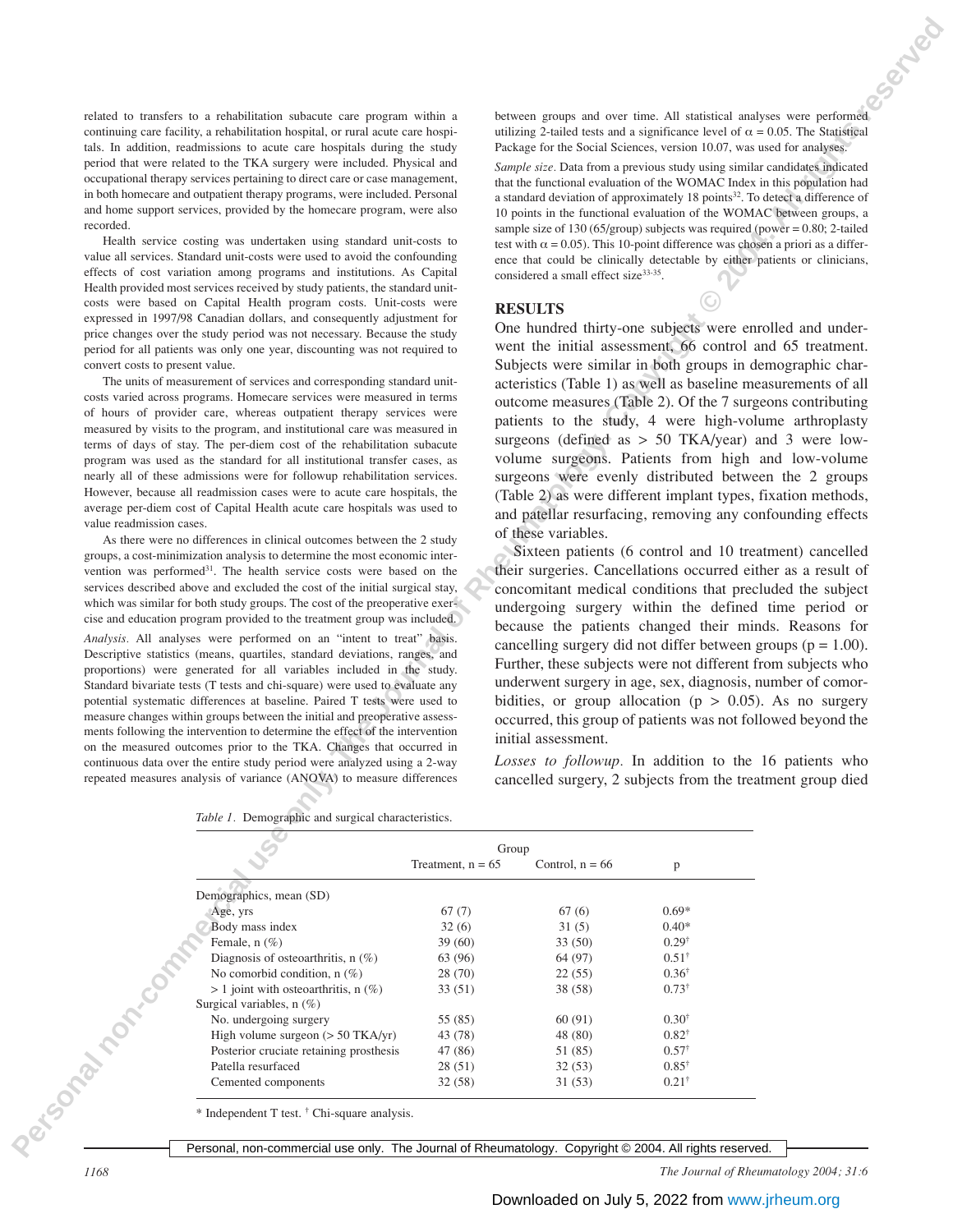|                 | Table 2. Baseline characteristics.                                                                                       |                                    |                                                          |              |                                                                                                                           |
|-----------------|--------------------------------------------------------------------------------------------------------------------------|------------------------------------|----------------------------------------------------------|--------------|---------------------------------------------------------------------------------------------------------------------------|
|                 | Variable                                                                                                                 | Treatment, $n = 65$<br>Mean $(SD)$ | Control, $n = 66$<br>Mean $(SD)$                         | $p^*$        |                                                                                                                           |
|                 | WOMAC pain                                                                                                               | 49(15)                             | 49 (20)                                                  | 0.91         |                                                                                                                           |
|                 | <b>WOMAC</b> stiffness                                                                                                   | 45(16)                             | 45 (19)                                                  | 0.83         |                                                                                                                           |
|                 | <b>WOMAC</b> function                                                                                                    | 50 (17)                            | 49 (19)                                                  | 0.80         |                                                                                                                           |
|                 | Knee ROM (degrees)<br>Quadriceps strength (lbs of force)                                                                 | 105(14)<br>22 (12)                 | 105(21)<br>24 (11)                                       | 0.87<br>0.54 |                                                                                                                           |
|                 | Hamstring strength (lbs of force)                                                                                        | 16(7)                              | 16(7)                                                    | 0.96         |                                                                                                                           |
|                 | SF-physical function                                                                                                     | 28(15)                             | 29(15)                                                   | 0.71         |                                                                                                                           |
|                 | SF-role physical<br>SF-bodily pain                                                                                       | 16(27)<br>38(16)                   | 18 (30)<br>37(16)                                        | 0.79<br>0.93 |                                                                                                                           |
|                 | SF-general health                                                                                                        | 70(16)                             | 71(18)                                                   | 0.86         |                                                                                                                           |
|                 | SF-mental health                                                                                                         | 73(16)                             | 75 (17)                                                  | 0.57         |                                                                                                                           |
|                 | SF-vitality                                                                                                              | 46(22)                             | 52(20)                                                   | 0.11         |                                                                                                                           |
|                 | SF-social function<br>SF-role emotional                                                                                  | 65(27)<br>60(44)                   | 67(26)<br>67(40)                                         | 0.70<br>0.33 |                                                                                                                           |
|                 | SF-PCS                                                                                                                   | 29(7)                              | 29(6)                                                    | 0.87         |                                                                                                                           |
|                 | SF-MCS                                                                                                                   | 51(11)                             | 54(13)                                                   | 0.22         |                                                                                                                           |
|                 | * Independent T test.                                                                                                    |                                    |                                                          |              |                                                                                                                           |
|                 | between the initial postoperative period and the 3-month                                                                 |                                    |                                                          |              |                                                                                                                           |
|                 |                                                                                                                          |                                    |                                                          |              |                                                                                                                           |
|                 |                                                                                                                          |                                    |                                                          |              | were analyzed in the assigned group as per intention to treat.                                                            |
|                 | assessment, one due to acute cardiac problems postopera-                                                                 |                                    |                                                          |              | No control patient attended a formal exercise program,                                                                    |
|                 | tively and one unrelated to surgery. In addition, 4 other                                                                |                                    |                                                          |              | although some patients reported that they performed a home                                                                |
|                 | patients (2 from each group) withdrew from the study. All                                                                |                                    |                                                          |              | exercise program using exercises learned from prior phys-                                                                 |
|                 | withdrawals occurred between the initial and preoperative                                                                |                                    | ical therapy treatments.                                 |              |                                                                                                                           |
|                 | appointment. The health services data of these subjects have                                                             |                                    |                                                          |              | Clinical outcomes. Subjects commenced the study with                                                                      |
|                 | been analyzed in the allocated group as per the intention to                                                             |                                    |                                                          |              | similar baseline scores in all outcome measures (Table 2).                                                                |
|                 | treat strategy. Eighteen patients missed one of their postop-                                                            |                                    |                                                          |              | After the intervention, at the preoperative visit, most base-                                                             |
|                 | erative visits, with similar numbers from both groups: 9<br>missed the 3-month (2 treatment, 7 control) and 9 missed the |                                    |                                                          |              | line measurements were similar to initial measurements,                                                                   |
|                 | 6-month appointment (7 treatment, 2 control). No patient                                                                 |                                    |                                                          |              | with no differences over time or between groups (Tables 3-                                                                |
|                 | remaining in the study missed the one-year assessment.                                                                   |                                    |                                                          |              | 5). The treatment group showed a nearly significant differ-<br>ence in quadriceps strength measured using a paired T test |
|                 | Because all active participants completed 80% of their                                                                   |                                    |                                                          |              | $(p = 0.06)$ , while the control group showed no change in                                                                |
|                 | followup assessments, and to increase use of all available                                                               |                                    |                                                          |              | quadriceps strength ( $p = 0.62$ ). This finding would suggest                                                            |
|                 | data, values were imputed for missing 3 and 6-month post-                                                                |                                    |                                                          |              | that the control group was doing less intense exercise preop-                                                             |
|                 | operative data using the "cold decking" strategy described                                                               |                                    | eratively than the treatment group.                      |              |                                                                                                                           |
|                 | by Curran, et $al^{36}$ . This involves imputing a constant value                                                        |                                    |                                                          |              | Postoperatively, significant differences were seen in all                                                                 |
|                 | from an external study. We used data from a study that                                                                   |                                    |                                                          |              | measurements over time ( $p < 0.05$ ), with the exception of                                                              |
|                 | measured knee ROM, pain, function, and HRQOL using                                                                       |                                    |                                                          |              | the general health dimension of the SF-36, which was                                                                      |
|                 | identical outcome measures at the same postoperative time                                                                |                                    |                                                          |              | unchanged over the study time period in both groups. Aside                                                                |
|                 | points in a similar population <sup>32</sup> . The slider-board group's                                                  |                                    |                                                          |              | from the dimension of vitality of the SF-36 questionnaire,                                                                |
|                 | mean values for each of the outcomes were utilized, as this                                                              |                                    |                                                          |              | no differences were seen between groups ( $p > 0.05$ ) as                                                                 |
|                 | group represented the standard of care at the institution                                                                |                                    |                                                          |              | measured by a 2-way ANOVA with repeated measures                                                                          |
|                 | during the study time-frame. As the previous study did not                                                               |                                    |                                                          |              | (Tables 3-5). The control group had higher scores than the                                                                |
|                 | assess strength of the knee, no imputing was done for knee                                                               |                                    |                                                          |              | treatment group in vitality over the entire study period ( $p =$                                                          |
|                 | strength. A sensitivity analysis was undertaken comparing                                                                |                                    |                                                          |              | 0.04), including baseline assessment (Table 5). No signifi-                                                               |
|                 | imputed versus nonimputed results to ensure that outcomes                                                                |                                    |                                                          |              | cant interaction occurred between time and group in any                                                                   |
|                 | were not changed. Results were similar using either data set                                                             |                                    |                                                          |              | clinical measure, indicating that the 2 groups followed a                                                                 |
|                 | so imputed results have been reported to utilize more of the                                                             |                                    | similar pattern of recovery throughout the study period. |              |                                                                                                                           |
| available data. |                                                                                                                          |                                    |                                                          |              | Health service utilization and costing. Despite LOS in the                                                                |
|                 | Adherence to assigned intervention. All but one subject<br>completed the 12 treatment sessions prior to surgery, based   |                                    |                                                          |              | surgical hospital being directed by the care-map guidelines,<br>the treatment group stayed one day less than the control  |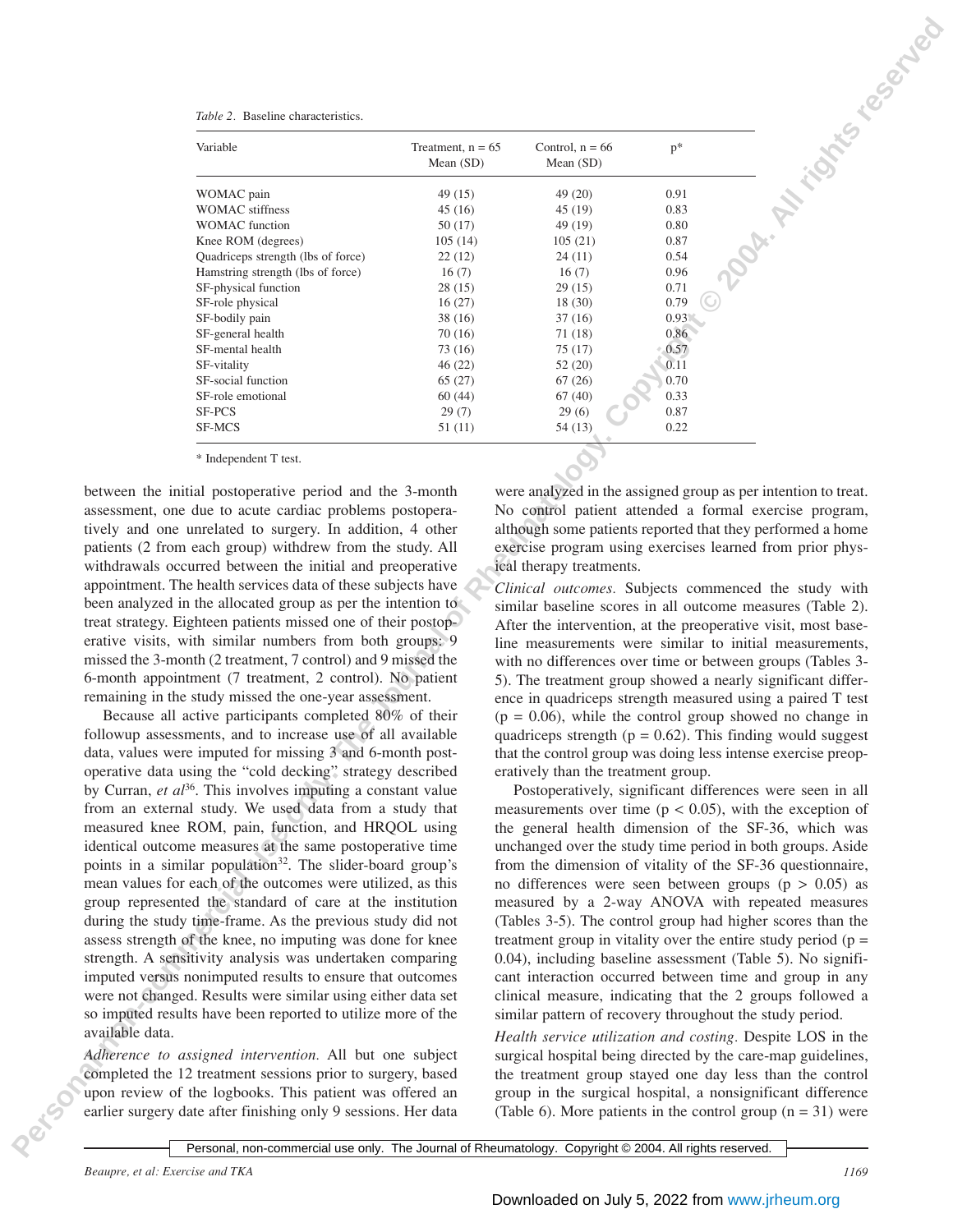|                                     |           | Pain        | <b>Stiffness</b>  |         | Function          |         |
|-------------------------------------|-----------|-------------|-------------------|---------|-------------------|---------|
| p value $(group)^{\dagger}$         | 0.39      |             |                   | 0.83    |                   | 0.80    |
| p value $(time)^{\dagger}$          |           | 0.00        | 0.00              |         | 0.00              |         |
| P value (group*, time) <sup>†</sup> |           | 0.40        | 0.55              |         | 0.83              |         |
|                                     | Treatment | Control     | Treatment Control |         | Treatment Control |         |
|                                     |           | Mean $(SD)$ | Mean $(SD)$       |         | Mean (SD)         |         |
| No.                                 | 51        | 58          | 51                | 58      | 51                | 58      |
| Initial assessment                  | 50(16)    | 50 (19)     | 46(16)            | 44 (22) | 51 (18)           | 50(17)  |
| Immediate preoperative              | 48 (13)   | 49 (17)     | 45(19)            | 44(18)  | 50(14)            | 51 (17) |
| 3-Month postoperative               | 74 (18)   | 73 (14)     | 62(17)            | 61 (18) | 73 (17)           | 73(15)  |
| 6-Month postoperative               | 80 (15)   | 75(15)      | 82(13)            | 80 (16) | 78 (15)           | 74(15)  |
| 1-Year postoperative                | 82(13)    | 80 (16)     | 67(18)            | 71(21)  | 77 (14)           | 77(16)  |
|                                     |           |             |                   |         |                   |         |

|                                     |           | <b>ROM</b>  | Quadriceps Strength* |        | Hamstring Strength* |        |
|-------------------------------------|-----------|-------------|----------------------|--------|---------------------|--------|
| p value $(group)^{\dagger}$         | 0.98      |             |                      | 0.89   |                     | 0.52   |
| p value $(time)^{\dagger}$          |           | 0.00        | 0.00                 |        | 0.00                |        |
| p value (group*, time) <sup>†</sup> |           | 0.13        | 0.24                 |        | 0.78                |        |
|                                     | Treatment | Control     | Treatment Control    |        | Treatment Control   |        |
|                                     |           | Mean $(SD)$ | Mean $(SD)$          |        | Mean $(SD)$         |        |
| No.                                 | 51        | 58          | 42                   | 49     | 42                  | 49     |
| Initial assessment                  | 107(14)   | 105(21)     | 22(8)                | 24(11) | 16(6)               | 17(7)  |
| Immediate preoperative              | 109(12)   | 105(18)     | 26(11)               | 25(10) | 18(9)               | 20(16) |
| 3-Month postoperative               | 93 (16)   | 93(15)      | 27(10)               | 27(8)  | 18(7)               | 18(6)  |
| 6-Month postoperative               | 95 (14)   | 96(17)      | 29(9)                | 28(9)  | 19(6)               | 20(7)  |
| 1-Year postoperative                | 99 (16)   | 103(16)     | 30(10)               | 29(8)  | 21 (8)              | 21(6)  |

# *Table 5.* SF-36 scores measured over time.

|                                       | Table 3. WOMAC Osteoarthritis Index scores measured over time.                                                                                                                  | Pain                                    | <b>Stiffness</b>                                                                                               |                       | Function                               |                       | Mr. is this co. de Noo |
|---------------------------------------|---------------------------------------------------------------------------------------------------------------------------------------------------------------------------------|-----------------------------------------|----------------------------------------------------------------------------------------------------------------|-----------------------|----------------------------------------|-----------------------|------------------------|
|                                       | p value $(group)^{\dagger}$                                                                                                                                                     | 0.39                                    | 0.83                                                                                                           |                       | 0.80                                   |                       |                        |
|                                       | p value $(time)^{\dagger}$<br>P value (group*, time) <sup>†</sup>                                                                                                               | 0.00<br>0.40                            | 0.00<br>0.55                                                                                                   |                       | 0.00<br>0.83                           |                       |                        |
|                                       |                                                                                                                                                                                 | Control<br>Treatment<br>Mean (SD)       | Treatment Control<br>Mean (SD)                                                                                 |                       | Treatment Control<br>Mean (SD)         |                       |                        |
|                                       | No.<br>Initial assessment                                                                                                                                                       | 51<br>58<br>50(16)<br>50(19)            | 51<br>46(16)                                                                                                   | 58<br>44 (22)         | 58<br>51<br>50(17)<br>51(18)           |                       |                        |
|                                       | Immediate preoperative                                                                                                                                                          | 48 (13)<br>49 (17)                      | 45(19)                                                                                                         | 44(18)                | 51(17)<br>50(14)                       |                       |                        |
|                                       | 3-Month postoperative                                                                                                                                                           | 74 (18)<br>73 (14)                      | 62(17)                                                                                                         | 61 (18)               | 73(17)<br>73(15)                       |                       |                        |
|                                       | 6-Month postoperative<br>1-Year postoperative                                                                                                                                   | 80(15)<br>75(15)<br>82(13)<br>80 (16)   | 82(13)<br>67(18)                                                                                               | 80(16)<br>71 (21)     | 78 (15)<br>74 (15)<br>77(16)<br>77(14) |                       |                        |
|                                       | <sup>†</sup> Two-way repeated measures ANOVA.                                                                                                                                   |                                         |                                                                                                                |                       |                                        |                       |                        |
|                                       |                                                                                                                                                                                 |                                         |                                                                                                                |                       |                                        |                       |                        |
|                                       | Table 4. Knee ROM and strength scores measured over time.                                                                                                                       |                                         |                                                                                                                |                       |                                        |                       |                        |
|                                       |                                                                                                                                                                                 | <b>ROM</b>                              | Quadriceps Strength*                                                                                           |                       | Hamstring Strength*                    |                       |                        |
|                                       | p value $(group)^{\dagger}$                                                                                                                                                     | 0.98                                    | 0.89                                                                                                           |                       | 0.52                                   |                       |                        |
|                                       | p value $(time)^{\dagger}$<br>p value (group*, time) <sup>†</sup>                                                                                                               | 0.00<br>0.13                            | 0.00<br>0.24                                                                                                   |                       | $0.00\,$<br>0.78                       |                       |                        |
|                                       |                                                                                                                                                                                 | Treatment<br>Control<br>Mean (SD)       | Treatment Control<br>Mean (SD)                                                                                 |                       | Treatment Control<br>Mean (SD)         |                       |                        |
|                                       | No.                                                                                                                                                                             | 51<br>58                                | 42                                                                                                             | 49                    | 42<br>49                               |                       |                        |
|                                       | Initial assessment                                                                                                                                                              | 107(14)<br>105(21)                      | 22(8)                                                                                                          | 24(11)                | 16(6)<br>17(7)                         |                       |                        |
|                                       | Immediate preoperative<br>3-Month postoperative                                                                                                                                 | 109(12)<br>105(18)<br>93 (16)<br>93(15) | 26(11)<br>27(10)                                                                                               | 25(10)<br>27(8)       | 20(16)<br>18(9)<br>18(6)<br>18(7)      |                       |                        |
|                                       | 6-Month postoperative                                                                                                                                                           | 95(14)<br>96(17)                        | 29(9)                                                                                                          | 28(9)                 | 19(6)<br>20(7)                         |                       |                        |
|                                       | 1-Year postoperative                                                                                                                                                            | 99 (16)<br>103(16)                      | 30(10)                                                                                                         | 29(8)                 | 21(6)<br>21(8)                         |                       |                        |
|                                       | ROM: knee flexion + extension (i.e., total range of sagittal knee motion), measured in degrees. * Measured in<br>pounds of force. <sup>†</sup> Two-way repeated measures ANOVA. |                                         |                                                                                                                |                       |                                        |                       |                        |
|                                       |                                                                                                                                                                                 |                                         |                                                                                                                |                       |                                        |                       |                        |
|                                       | Table 5. SF-36 scores measured over time.                                                                                                                                       |                                         |                                                                                                                |                       |                                        |                       |                        |
|                                       | Physical<br><b>Bodily</b><br>Role<br>Functioning<br>Physical<br>Pain                                                                                                            | General<br>Health                       | Mental<br>Vitality<br>Health                                                                                   | Social<br>Function    | Role<br>Emotional                      | <b>PCS</b>            | <b>MCS</b>             |
| P value, $\text{group}^{\dagger}$     | 0.75<br>0.45<br>0.46                                                                                                                                                            | 0.40                                    | 0.31<br>0.04                                                                                                   | 0.63                  | 0.29                                   | 0.64                  | 0.18                   |
| P value, time <sup>†</sup>            | 0.00<br>0.00<br>0.00                                                                                                                                                            | 0.23                                    | 0.00<br>0.00                                                                                                   | 0.00                  | 0.00                                   | 0.00                  | 0.04                   |
| P value, group*,<br>time <sup>†</sup> | 0.07<br>0.26<br>0.10                                                                                                                                                            | 0.63                                    | 0.51<br>0.70                                                                                                   | 0.38                  | 0.47                                   | 0.29                  | 0.65                   |
| Treat                                 | Con<br>Con<br>Con<br>Treat<br>Treat                                                                                                                                             | Treat<br>Con<br>Treat                   | Con<br>Con<br>Treat                                                                                            | Treat<br>Con          | Treat<br>Con                           | Treat<br>Con          | Treat Con              |
| Mean $(SD)$<br>51<br>No.              | Mean (SD)<br>Mean (SD)<br>58<br>51<br>58<br>51<br>58                                                                                                                            | Mean (SD)<br>51<br>58<br>51             | Mean (SD)<br>Mean $(SD)$<br>58<br>51<br>58                                                                     | Mean (SD)<br>51<br>58 | Mean (SD)<br>51<br>58                  | Mean (SD)<br>51<br>58 | Mean (SD)<br>51<br>58  |
| Initial                               | 27 (15) 29 (15) 16 (26) 19 (32) 38 (17) 38 (16)                                                                                                                                 |                                         | 71 (16) 72 (17) 72 (18) 75 (18) 45 (23) 53 (19) 63 (28) 68 (25) 54 (45) 69 (42)                                |                       |                                        | $29(6)$ $29(6)$       | $51(13)$ $55(10)$      |
| Preop                                 | 32 (18) 31 (18) 23 (33) 16 (28) 40 (15)<br>39(14)                                                                                                                               |                                         | 73 (18) 77 (20) 73 (16) 78 (18) 49 (21) 54 (18) 66 (28) 69 (23) 66 (42) 74 (39)                                |                       |                                        | 30(6) 30(6)           | 53 (10)<br>56(11)      |
| 3-Mth<br>Postop                       | 43 (20) 49 (22) 26 (35) 28 (37) 55 (21) 56 (18)                                                                                                                                 |                                         | 75 (15) 75 (15) 78 (17) 79 (16) 57 (19) 60 (18) 70 (21) 75 (24) 70 (42) 73 (39) 35 (9) 35 (8) 54 (10) 55 (11)  |                       |                                        |                       |                        |
| 6-Mth                                 | 52 (18) 48 (24) 34 (35) 42 (40) 59 (20) 57 (17)                                                                                                                                 |                                         | 74 (14) 75 (18) 80 (13) 80 (18) 59 (18) 63 (19) 80 (21) 76 (24) 68 (39) 79 (38) 37 (8) 37 (10) 55 (10) 56 (11) |                       |                                        |                       |                        |
| Postop                                |                                                                                                                                                                                 |                                         |                                                                                                                |                       |                                        |                       |                        |

*1170 The Journal of Rheumatology 2004; 31:6*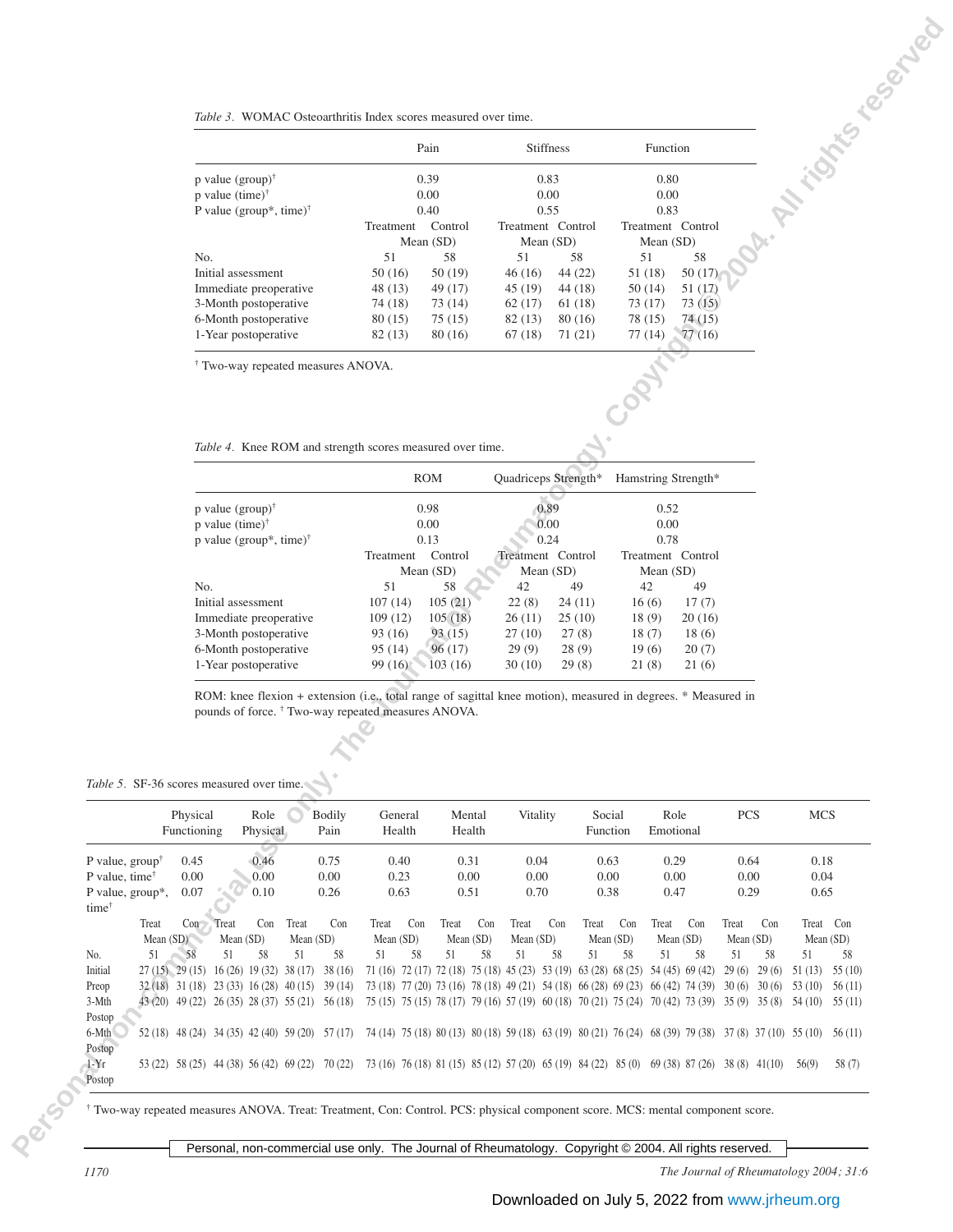transferred for subacute rehabilitation compared to the treatment group  $(n = 23)$ , but this did not reach statistical significance  $(p = 0.35)$ . Once admitted for subacute rehabilitation, subjects in both groups stayed for comparable lengths of time (Table 6). Eleven patients were readmitted over the one-year period, 6 patients from the control group and 5 from the treatment group ( $p = 1.00$ ). Readmissions from both groups stayed a similar length of time (Table 6). When LOS in different settings was combined, overall LOS was less in the treatment group, but did not attain statistical significance (Table 6).

Of patients who received physical therapy in the community (either through homecare or clinic-based), no significant difference was seen between the 2 groups (Table 7). Although the total cost for postsurgical hospital rehabilitation was less for the treatment group, this difference did not attain statistical significance ( $p = 0.32$ ). When the cost of the treatment intervention was added to the postoperative costs, the cost difference between the groups was further reduced (Table 7).

*Complications.* Eighty-four (73%) of 115 subjects who underwent surgery had no complications during their hospital stay, with similar proportions of patients coming from both treatment groups ( $p = 0.83$ ). Two patients in each group had pulmonary emboli ( $p = 1.00$ ), while 9 patients (3) treatment, 6 control) had deep vein thromboses (DVT;  $p =$ 0.49), despite routine DVT prophylaxes being administered. Five superficial infections were reported (2 treatment, 3 control), resolving with either oral or intravenous antibiotics

|           | Table 6. Health service utilization following discharge from acute care |  |  |  |
|-----------|-------------------------------------------------------------------------|--|--|--|
| hospital. |                                                                         |  |  |  |

| Variable                   | Treatment,<br>Mean $(SD)$ | n  | Control.<br>Mean (SD) | $\mathsf{n}$ | $p*$ |
|----------------------------|---------------------------|----|-----------------------|--------------|------|
| Acute care LOS             | 6.7(2.2)                  | 55 | 7.3(2.5)              | 60           | 0.14 |
| <b>Transfer LOS</b>        | 7.7(2.0)                  | 23 | 7.7(2.8)              | 31           | 0.66 |
| Readmission LOS 3.4 (0.55) |                           | 5  | 3.8(2.0)              | 6            | 0.95 |
| <b>Total LOS</b>           | 10.2(4.5)                 | 55 | 11.7(5.2)             | 60           | 0.10 |

\* Independent T test. LOS: length of stay, in days.

*Table 7.* Health service costs (all 1997/98 \$CDN) following discharge from acute care hospital.

| Variable                          | Treatment,  | Control.    | $p*$ |
|-----------------------------------|-------------|-------------|------|
|                                   | Mean $(SD)$ | Mean $(SD)$ |      |
| Institutional costs**             | 878 (1233)  | 1090 (1316) | 0.38 |
| Homecare costs                    | 127 (177)   | 117 (159)   | 0.76 |
| Community rehabilitation<br>costs | 125 (226)   | 159 (251)   | 0.45 |
| Total costs <sup>†</sup>          | 1369 (1274) | 1366 (1415) | 0.99 |

\* Independent T test. † Costs for the treatment group also reflect the cost of the exercise/education program (\$240 CDN). \*\* Institutional costs include both transfer and readmission costs.

 $(p = 1.00)$ . The remainder of the complications reported were general medical complications similarly dispersed across both groups (i.e., urinary tract infections, postoperative angina).

Eleven readmissions occurred in the initial postoperative year for treatment of post-TKA complications that included 3 manipulations for poor ROM (2 control, one treatment), or treatment for unspecified joint or medical problems. Only one patient in the treatment group developed a deep infection requiring exchange arthroplasty.

# **DISCUSSION**

This study is the first to describe the effectiveness of a preoperative exercise/education program on the postoperative recovery of a TKA population in a Canadian setting. Previous trials that examined the effect of preoperative exercise on recovery after TKA reported that no meaningful postoperative effects were seen<sup>5,6</sup>. Those studies had very small groups, and did not examine function or HRQOL. Our study utilized a larger patient group and examined multiple indicators of recovery after TKA, including function and HRQOL in addition to knee ROM and strength.

**Personal of reduction compact to be varied to be varied to be a complete of the complete original of the set of the set of the set of the set of the set of the set of the set of the set of the set of the set of the set o** We found no significant changes in patients' functional recovery or HRQOL following the intervention program during the one-year study interval. Any differences that occurred in the early postoperative period may have been missed, as our initial postoperative assessment did not occur until 3 months after surgery. Our study was powered to detect a 10-point difference between groups in the WOMAC Osteoarthritis Index dimension scores. At no time point did the 2 groups ever have a 10-point difference in any dimension of the index, suggesting that our program did not significantly affect functional recovery. Aside from the dimension of vitality, the groups were also similar in their SF-36 scores at each measurement time, suggesting there was also no difference in HRQOL as a result of the preoperative intervention. The control group had higher scores in the dimension of Vitality than the treatment group at all intervals, including the baseline assessment, suggesting a systematic difference may have existed between groups that was unrelated to the intervention.

Strength and ROM of the knee were also unaffected by the intervention program. Although subjects in the treatment group were able to demonstrate an almost significant increase in quadriceps strength following the exercise intervention, no postoperative benefits were realized as a result of the improvement in strength. Indeed, the groups were very similar in clinical measures at each assessment point.

Although this program included a reasonably rigorous exercise component for endstage arthritis, it was only 4 weeks in duration and did not have a significant aerobic conditioning component. However, increasing the duration of the program would also increase the costs of such intervention. The preoperative exercise program used in the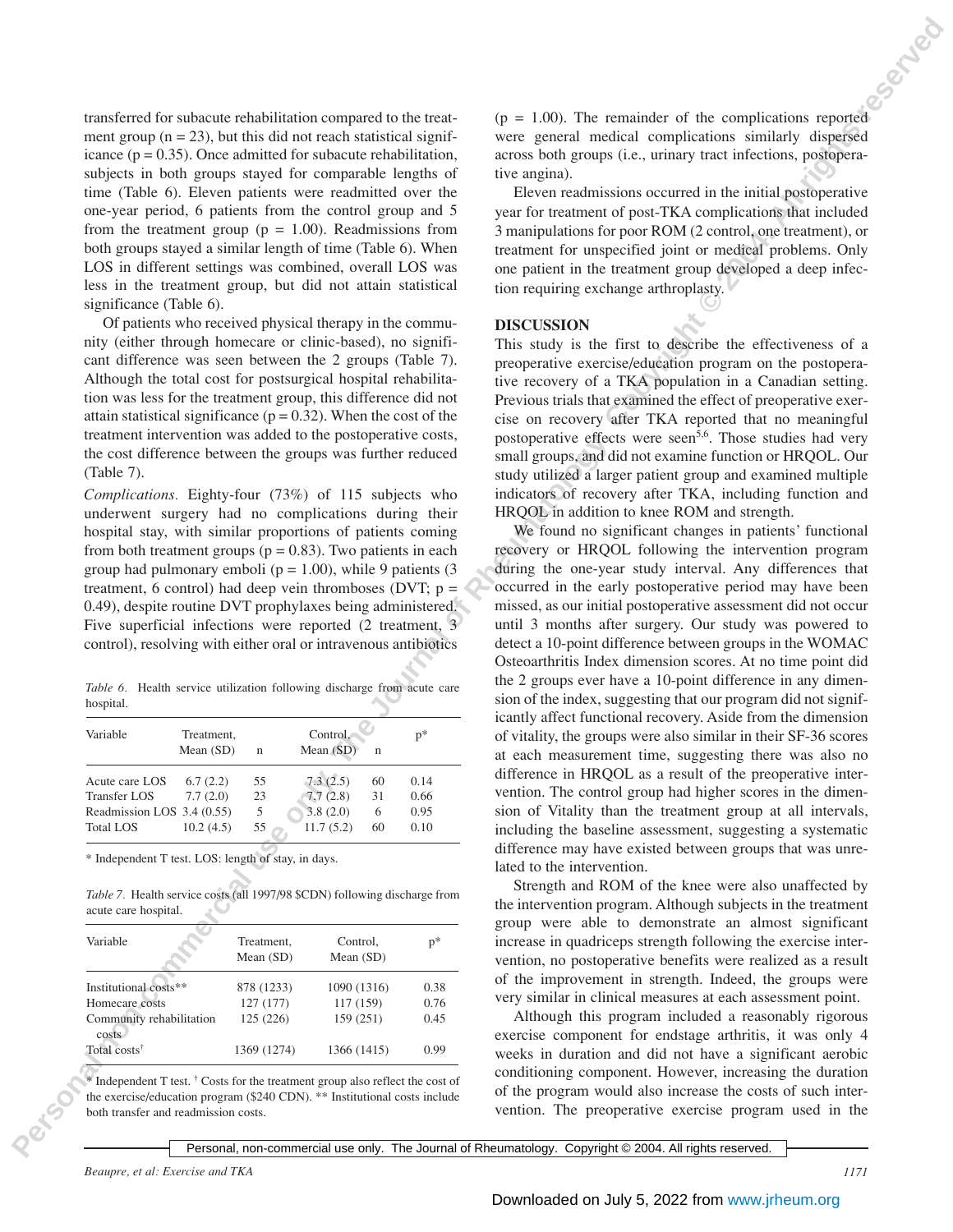study and programs utilized in previous studies appear to have limited, if any, postoperative benefit for this patient group based upon reported findings<sup>5,6</sup>.

One strength of our study is that we examined not only functional recovery in the first year after TKA, but also investigated the effects of the intervention on health service utilization during the same time period. Using only a preoperative education program, Roach, *et al*<sup>7</sup> reported LOS was nonsignificantly reduced. We attempted to reduce postoperative recovery time, and thus health service utilization, by preparing the patient for their surgery through both exercise and education.

Health service utilization between these 2 patient groups did not differ significantly over the one-year followup period, although there was a trend toward reduced LOS in the treatment group compared to the control group. A clinical pathway predicated LOS in the surgical hospital, with discharge criteria related to functional independence rather than knee ROM. Patients are discharged home or transferred for further rehabilitation at 5 to 7 days postoperatively, dependent upon independence in ADL. Knee ROM is not a consideration for remaining in hospital, as all patients are referred for further physical therapy upon discharge.

Patients in the treatment group stayed roughly one less day in hospital than the control group, a nonsignificant difference. Further, more patients were discharged home in the treatment group compared to the control group. On the whole, the control group stayed in hospital almost 2 days longer than the treatment group when overall LOS (including transfer LOS and readmission LOS) was considered.

Although our study had adequate power for the clinical variables, it was underpowered to detect differences in the health services or costing measures. A 2-day difference in overall LOS has important clinical implications for health service utilization and costs, but group sizes of 100 would have been required to attain statistical significance with the group differences reported in this study. Assessment of health service utilization should be the primary outcome in future work, as this study has shown that functional recovery and HRQOL are unaffected by a preoperative exercise intervention. Further, future studies that examine the effect of preoperative interventions should focus on reducing LOS by preparing the patient for discharge based upon attainment of functional goals, rather than having time of discharge predetermined by care-map guidelines.

Our outcome measures did not record patients' expectations after surgery or their satisfaction with either the process or the outcome, both of which may have been altered by the education/exercise intervention. Patient expectations and satisfaction should, perhaps, be more closely examined to determine if a preoperative education program is better preparation for surgery and the subsequent postoperative recovery phase. Further research regarding the effect of preoperative education on patients' expectations and satisfaction is warranted, based upon the evidence that patients report that they feel unprepared and lack information preoperatively<sup>14-16</sup>.

**PERS** and personal non-commercial use of the Journal of Rheumatology. The Markov and the Southern Commercial Use of Personal of Personal non-commercial use of the Southern Commercial Use of Commercial Use of Commercial U The program model used in this study was chosen because there was very little information in the literature regarding the effectiveness of a preoperative exercise/ education intervention. Structured exercise in a monitored environment ensured patient compliance and adherence to the program. Because we have now shown that a structured exercise program of 4 weeks' duration provided no postoperative benefits for patients between 40 and 75 years of age, future preoperative program structures can examine different methods of educating and preparing patients with less resource-intensive and more cost-effective approaches. These programs could be implemented in a video or pamphlet format at a significantly lower cost than the exercise/education program that was done onsite over a 4-week period. These other program formats would also manage high patient volumes better than the structured exercise program. Education with focus on early mobilization and discharge planning would be a reasonable goal of the intervention program. In future studies, health service utilization should be used as a primary outcome to determine if a preoperative education program is able to offer significant financial/service utilization advantages.

# **ACKNOWLEDGMENT**

The authors acknowledge K.E. Greaves and L.N. Schaump for their invaluable assistance with data collection and entry. We also acknowledge Dr. M.E. Suarez-Almazor for her assistance in research design and analysis.

# **Appendix:** Exercise Program

A. Warmup: (1) Apply a hot pack to the involved knee for 15 to 20 minutes, with the knee placed in a comfortable resting position. (2) Then the patient must do low resistance (to patient's comfort) stationary cycling. Start at five minutes of cycling and progress to ten minutes by week 2.

B. Exercise instructions: (1) Each patient must do a minimum of 3 sets of 10 repetitions of each exercise in Week 1. Progress the patient to 3 sets of 15 repetitions by treatment day 7 (start of week 3) at the latest. If the patient is progressing rapidly, he/she may do more than the minimum number of repetitions if physically able and comfortable doing so. (2) You are encouraged to increase the resistance of these exercises to provide the patient the maximum gain from the exercise period, as long as this increase does not exacerbate the patient's condition. Resistance can be increased by adding weight at the level of the ankle for all quadriceps exercises. (3) The active exercise period is restricted to the minimum number of all required exercises or 30 minutes if the patient is able to do more than the minimum required. (4) Do not include any different exercises — do only those listed below.

C. Exercise program: (a) Static quadriceps contraction.